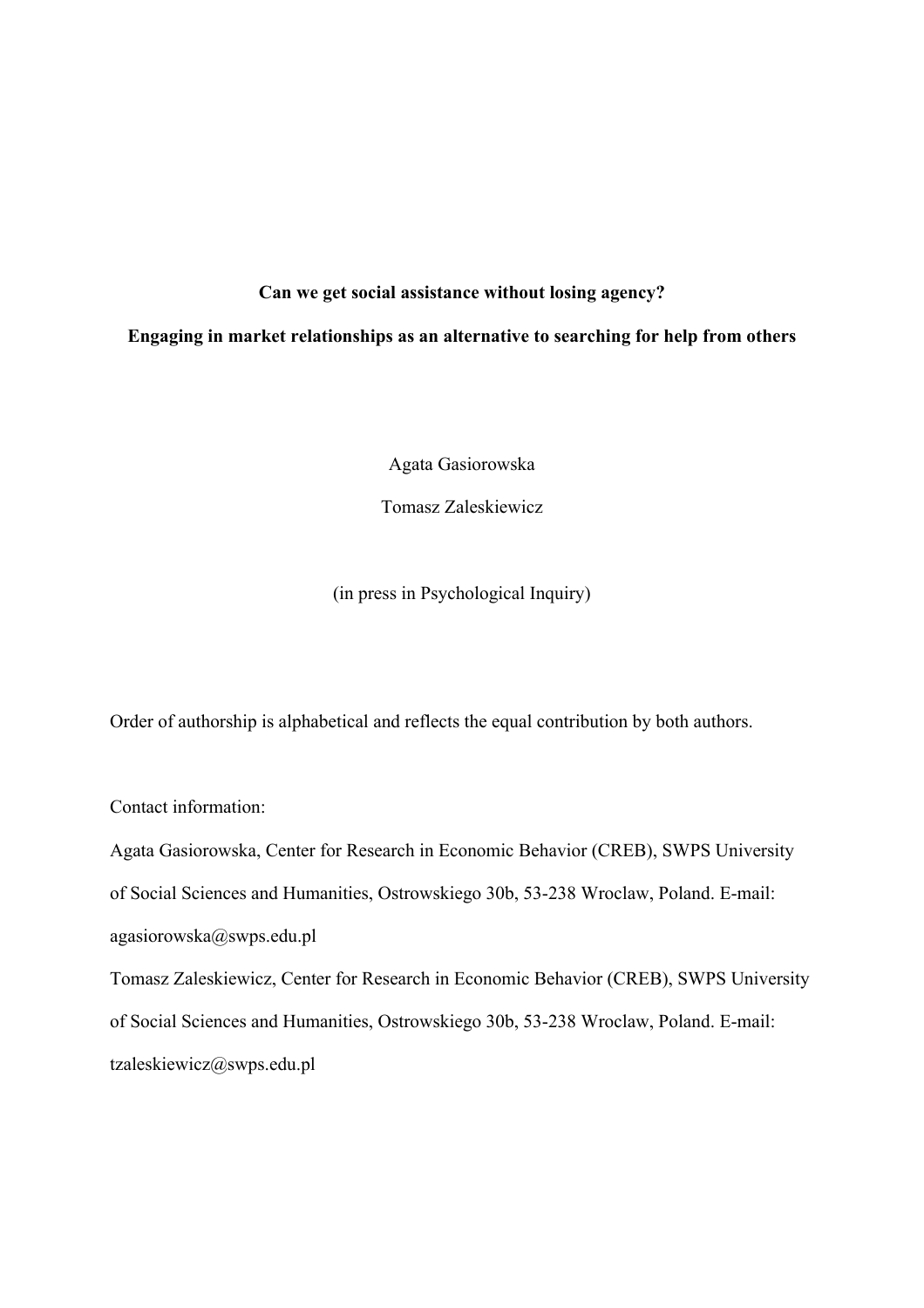Milyavsky and colleagues (2022) propose in their target article that "From birth to death, people rely on two types of means for goal attainment: their individual competencies and the help of others" (p. 3). Such an observation seems uncontroversial and it can be used to explore and interpret hundreds of everyday experiences. The authors provide concrete examples to which the above-cited rule might be applied, such as cooking dinner or fixing a car. Indeed, in many situations, in order to complete a certain task, people can choose from only two mutually exclusive alternatives: either to act independently and attempting to attain the goal on their own, or to turn to others for help. However, our view is that the distinction between relying on agentic self and asking for help as the exclusive alternatives to accomplish a certain goal seems too narrow. Furthermore, reducing many different possibilities of action to these two types of means overlooks the fact that asking for help is not the only alternative for self-agentic action. Interacting with the social environment to deal with real-life challenges should not and cannot be limited to just one possibility which is non-contingent on help of others. We claim that people can use "social assistance" in different ways, and that a range of "social means" might be available when one is not capable or not willing to act on their own. In such a situation, people can simply pay for support provided by strangers instead of searching for someone who might be helpful. Exchange—either market-type or private can also be considered as an option for relying on one's own strength.

In our commentary, we would like to raise two issues related to the psychological consequences of utilizing different forms of assistance. First, we point out that looking for help is not the only alternative to agentic independence and people can also use other forms of social assistance. Second, we propose that whether the relationship between agency and assistance is hydraulic or not might depend on the type of assistance itself. In other words, our suggestion is that the hydraulic relationship might be limited to situations when a person in need turns to others for non-contingent help, which indeed can diminish the sense of agency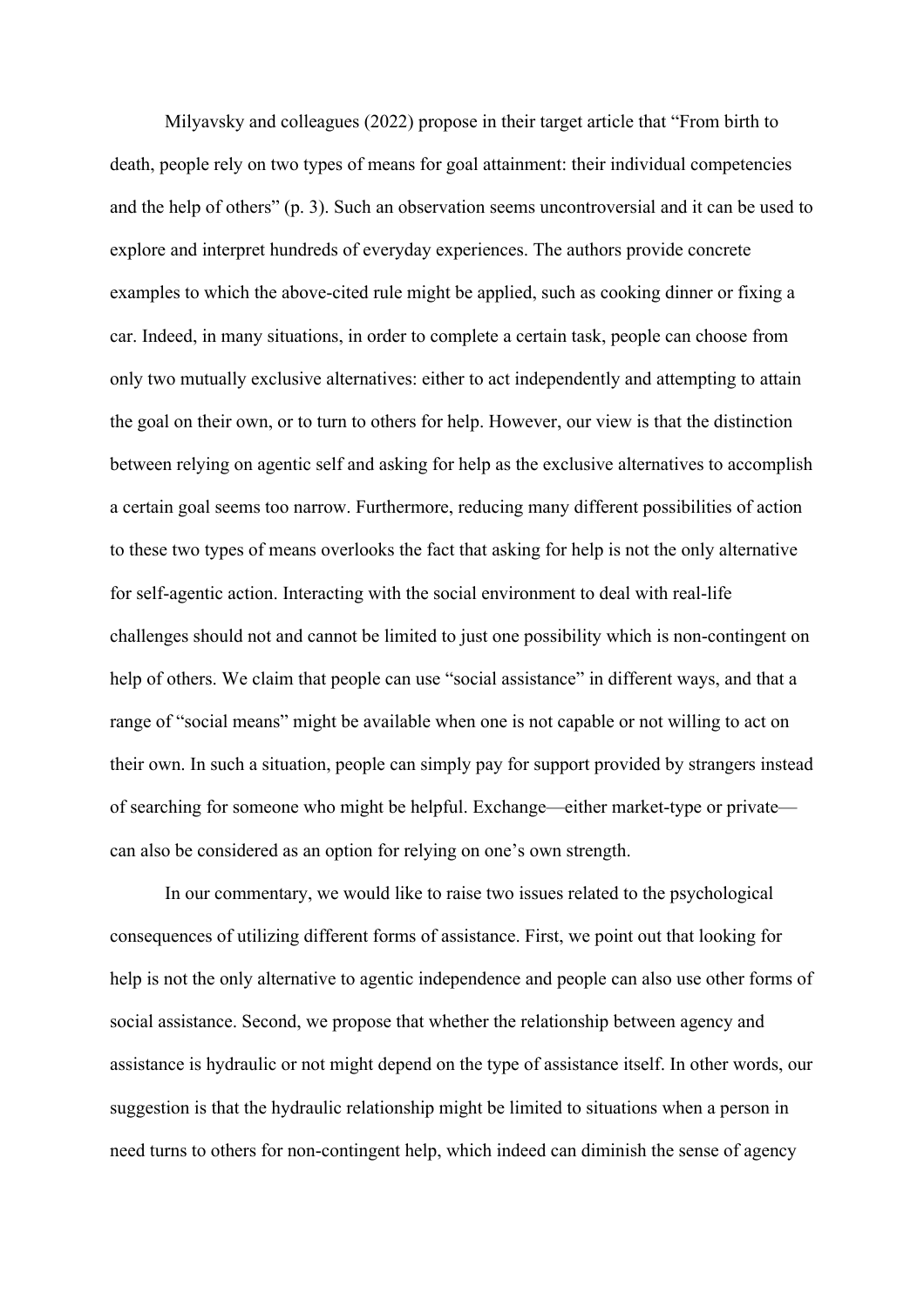in a specific domain. However, highly agentic individuals can also feel motivated to use assistance in the form of market or private exchange. In other words, we think that the relationship between agency and the search for assistance may be more nuanced than Milyavsky et al. (2022) suggest.

### **Is help of others the only alternative to a lack of individual competencies?**

Theories existing in social psychology identify various forms of sociality, for example by making a distinction between communal relationships on one hand and exchange or market relationships on the other (e.g., Clark & Mills, 1993, 2012; Fiske, 1991, 1992, 2004). The nature of communal relationships implies that "benefits are given without the donor or the recipient feeling the recipient has an obligation to repay" (Clark & Mills, 2012, p. 234). Such relations are in most cases gratuitous and asymmetrical, which means that people offer benefits not because they expect anything in return and of a comparable value, but because they intend to increase the recipient's welfare or happiness. People interacting with each other in a communal mode find it natural to be helpful, friendly, generous, and altruistic, and social connections within a family exemplify such relationships (Clark & Mills, 1993). In other words, non-contingent helping is arguably the *sine qua non* of communal relationships, and offering and giving help are prominent signals that the helper wants to form a communal relationship (Clark et al., 1987; Clark & Aragón, 2013; Fiske et al., 2019). In contrast, exchange or market relationships—such as those between sellers and buyers or employers and employees— are based on clear, comprehensible, and easy-to-recognize rules giving people insight into the situation and, as a consequence, the feeling of personal control over the course of events (Fiske, 2004; Gasiorowska & Zaleskiewicz, 2021). They emphasize rationality, logical thinking, efficiency, self-control, and equal exchange (Molinsky et al., 2012; Persky, 1995; Rai & Fiske, 2011; Zaleskiewicz & Gasiorowska, 2017), but at the same time do not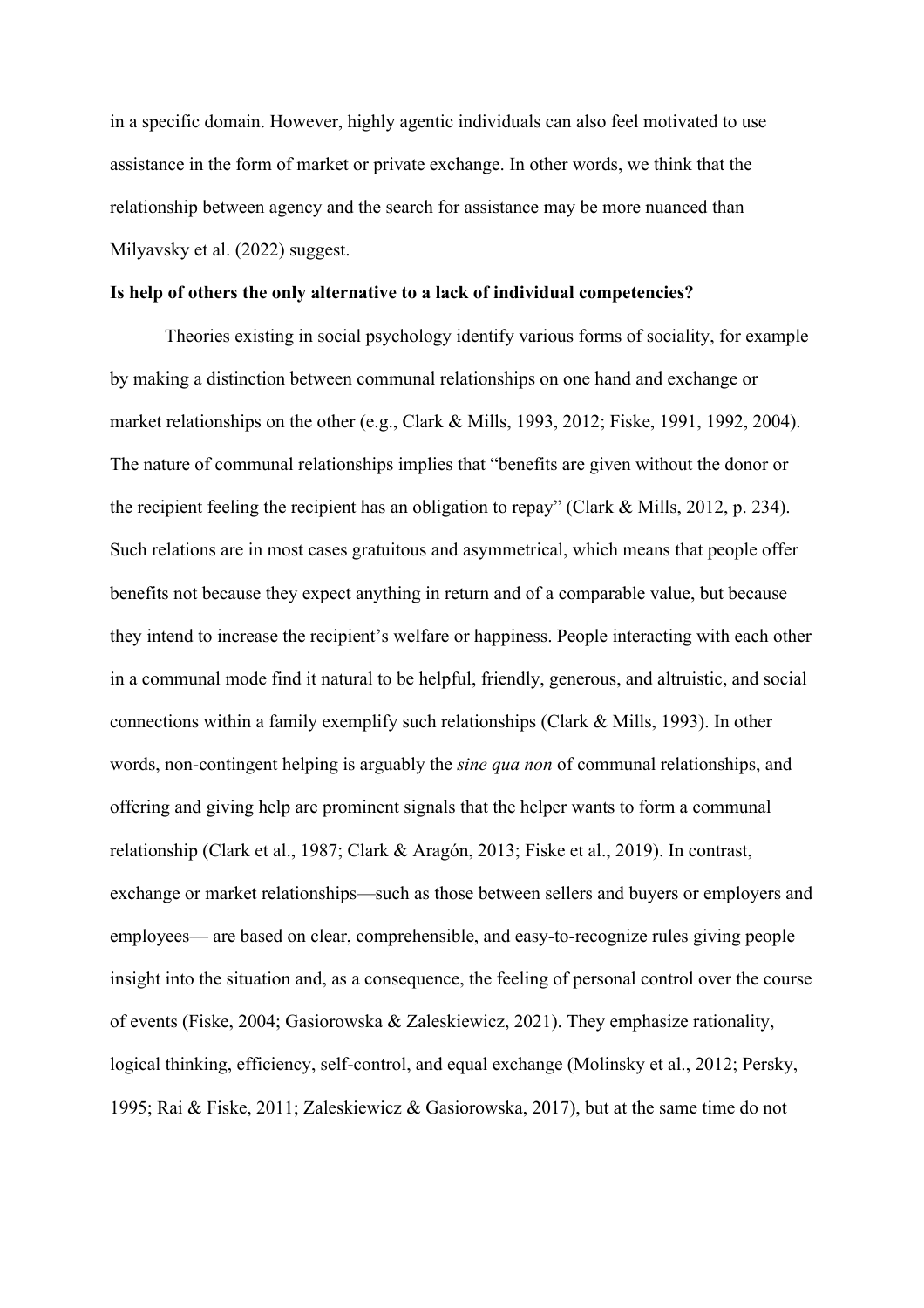allow for intimacy and emotional connectedness (Jiang et al., 2014; Mead & Stuppy, 2014; Vohs, 2015).

To better understand how the differentiation between communal and market or exchange relationships can be useful in the context of the interplay between agency and social assistance, we might return to the car fixing example given by Milyavsky and colleagues (2022). If we consider this activity as a specific task to be completed by using "social means", we could further discuss how its completion might be done depending on the type of a relationship an individual is or is going to be involved in. Asking for presumably noncontingent help would be equivalent to engaging in a communal relationship. Even if doing so would reflect one's inability to act in an agentic manner and completing the task on one's own, it would potentially be associated with long-term positive emotions stemming from building an interdependence with others (Clark et al., 1987). What we suggest, however, is that the repertoire of "social means" available in such a case is not limited to asking others for non-contingent help, and that in most cases people can also use other options—options that are more independent of emotions and are analogous to being in an exchange relationship. First, if the car owner feels incompetent in terms of performing the repair, but specializes in medical issues, so they can offer someone else (e.g., a neighbor or an acquittance) a private exchange of favors, i.e., giving free medical advice in exchange for fixing a car. Such a private exchange would fit what Fiske (1991, 1992, 1994) named an equality-matching relationship, in which in-kind or tit-for-tat reciprocity is a dominant exchange norm regulating the giving and taking of favors, but money is not involved. Finally, one can take the car to a garage and have it repaired. This would reflect engaging in a typical market exchange situation, in which ratio comparisons of the values of diverse entities are possible through the use of a single value or utility metric, i.e. money (Fiske 1992, 1994).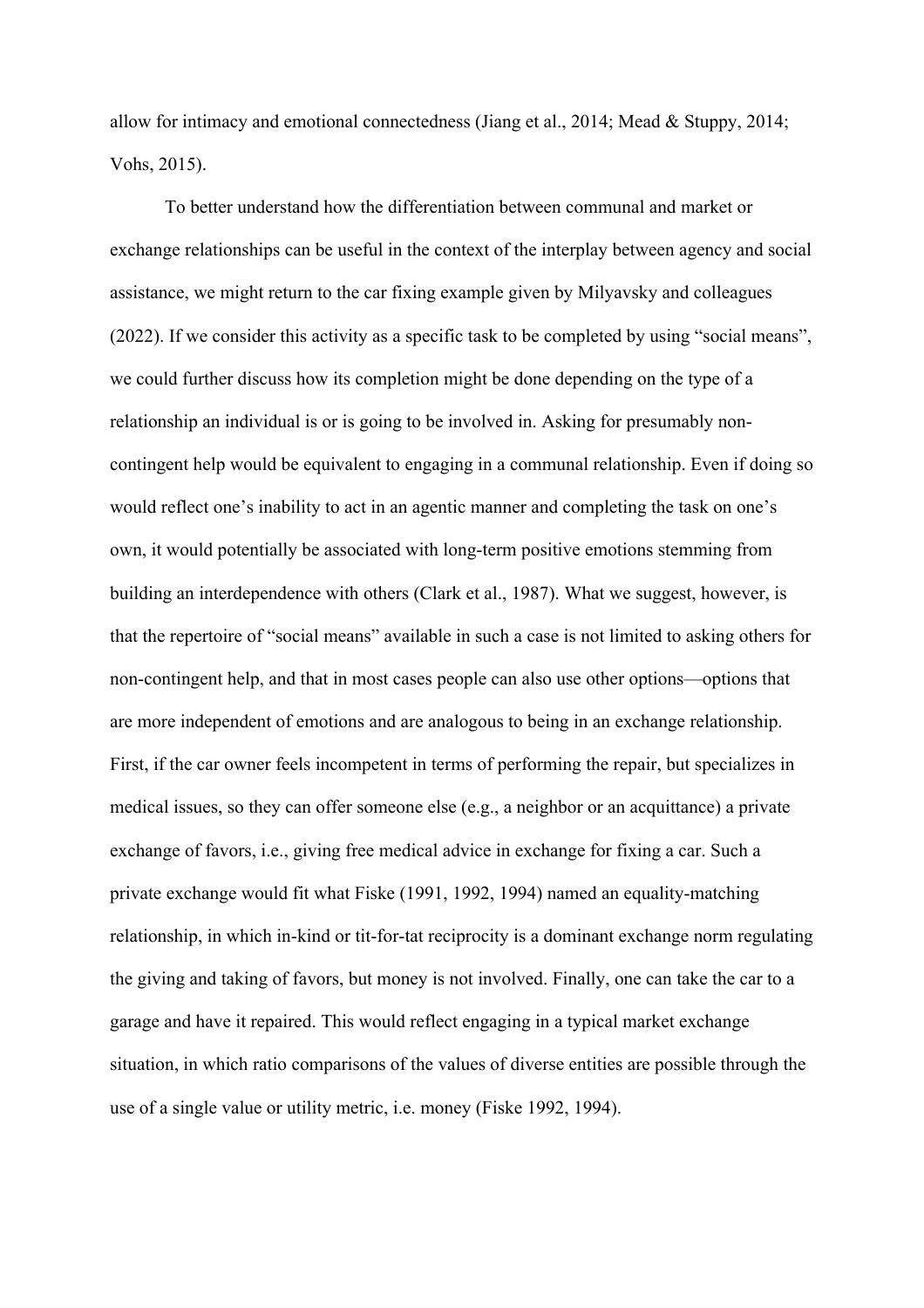The three examples of using social assistance we describe here are comparable from the formal point of view, since they all involve an individual acting in tandem with others instead of being agentic and attaining a goal independently. However, they undoubtedly differ with respect to various psychological characteristics, with the most striking disparity between helping in communal sharing and buying assistance in market pricing (McGraw & Tetlock, 2005). First, helping is in most cases non-contingent—people often support close others without expecting anything in return, which makes such a situation asymmetrical (Clark & Aragón, 2013). Market exchange, however, is symmetrical and proportional in nature: people expect that the input they provide will be repaid not only at a comparable value but also as quickly as possible (Fiske, 1992; Zaleskiewicz et al., 2020). Second, asking for help is related to greater uncertainty, since when people ask for help, they cannot be sure that others will react positively to their request. Utilizing market exchange offers more control (Gasiorowska & Zaleskiewicz, 2021): market transactions explicitly provide rules about who should be doing what, the number of outputs and inputs, the timing of the interaction, etc. They also regulate a predictable pattern of interplays among group members. In other words, when people pay for something, they can in most cases expect that their order will be processed effectively, because this is how an efficient market works. Third, being involved in a communal relationship is linked to having the communal mindset, while engaging in a market exchange relationship is connected to having the market mindset (Fiske, 1992; Gasiorowska & Zaleskiewicz, 2021; Zaleskiewicz et al., 2020) or using market cognition (Zaki et al., 2021). The market mindset is also associated with a sense of control and self-efficacy (Gasiorowska et al., 2018). Therefore, a paradox seems to arise here: when people turn to market exchange in order to attain their goals, they may experience more rather than less agency, which contrasts with the assumptions of the model introduced by Milyavsky and others (2022). We explore this issue in more detail in the next section.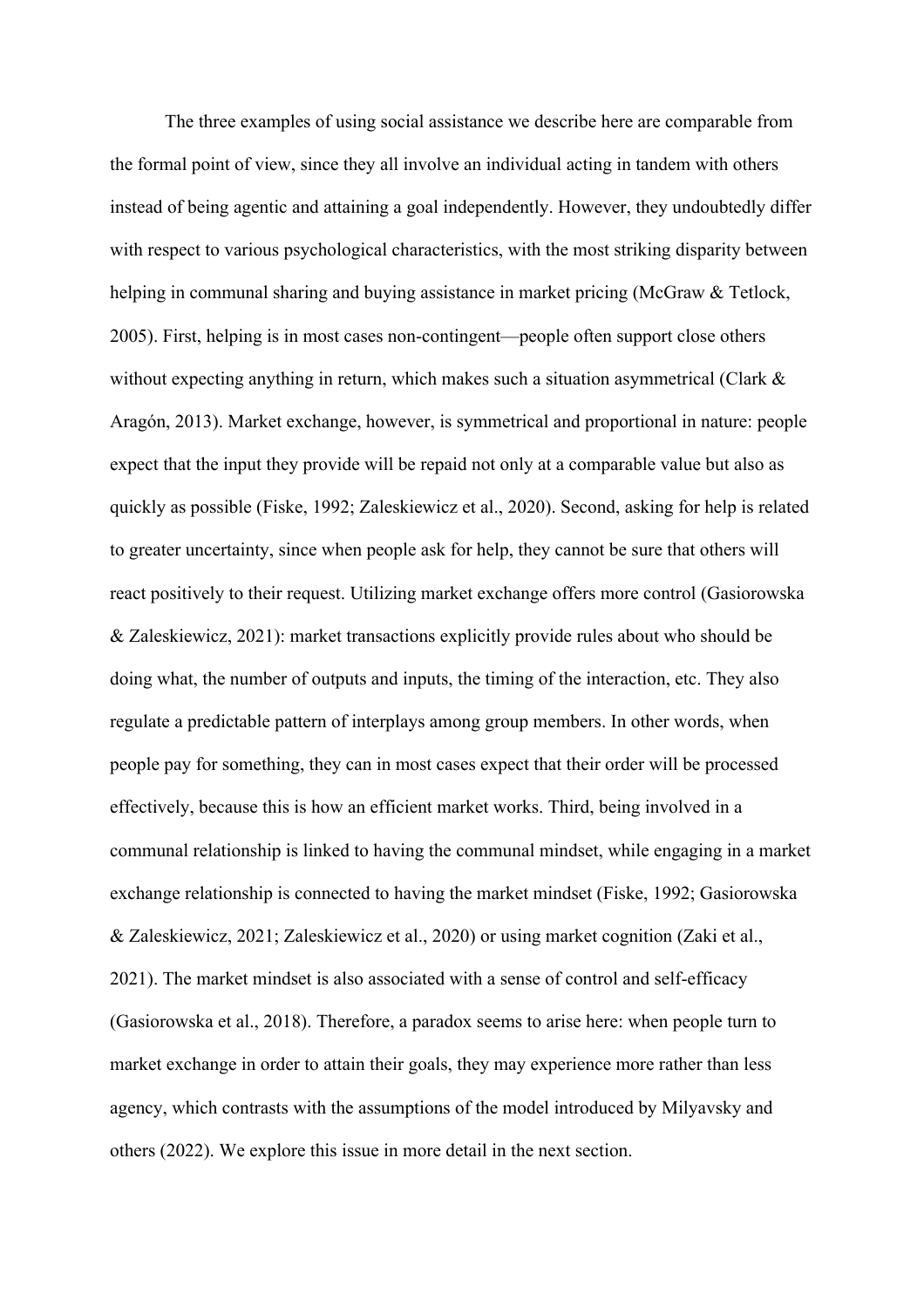#### **Is the relationship between agency and social assistance always hydraulic?**

According to the hydraulic model proposed in the target article (Milyavsky et al., 2022), the more people rely on their own competencies, the less they are motivated to search for social assistance, and vice versa—utilizing such assistance might cause them to feel incompetent or unskilled. This theoretical prediction seems adequate for those forms of sociality that are based on asking for help (such as communal relationships), but it is not necessarily appropriate for getting involved in exchange or market relationships. To illustrate what we suggest here, we once again turn to the car repair illustration. In this example, low agency means, in a most straightforward form, that one is not competent to fix a car on their own. In an extreme case, a car owner may be so incompetent that they are even unaware of what to do to solve the problem at hand quickly and effectively via a market transaction where is the nearest automobile repair shop, how to evaluate its quality, how to contact it, etc. Undeniably, the only solution in such a case would be to search for the help of more skillful others. From the psychological perspective, this would reflect not only low agency but even some kind of helplessness. However, in our view, individuals who are not competent in certain domains may just use market exchange as an alternative form of solving a difficulty. In such a case, utilizing assistance due to a lack of competence does not have to be associated with reduced agency. In fact, people may even derive a feeling of agency, realizing that they were able to maximize their benefits thanks to engaging in a market transaction. For example, in the car repair example, finding a good, cheap, and reliable garage and having one's car properly fixed could result in feelings of pride—an emotion that is associated with internal an appraisal of self-agency, responsibility, controllability, and own effort (Ellsworth & Smith, 1988; Lerner & Keltner, 2000).

In line with our reasoning, prior research demonstrated that involvement in exchange relationships and having the market mindset may be associated with increased rather than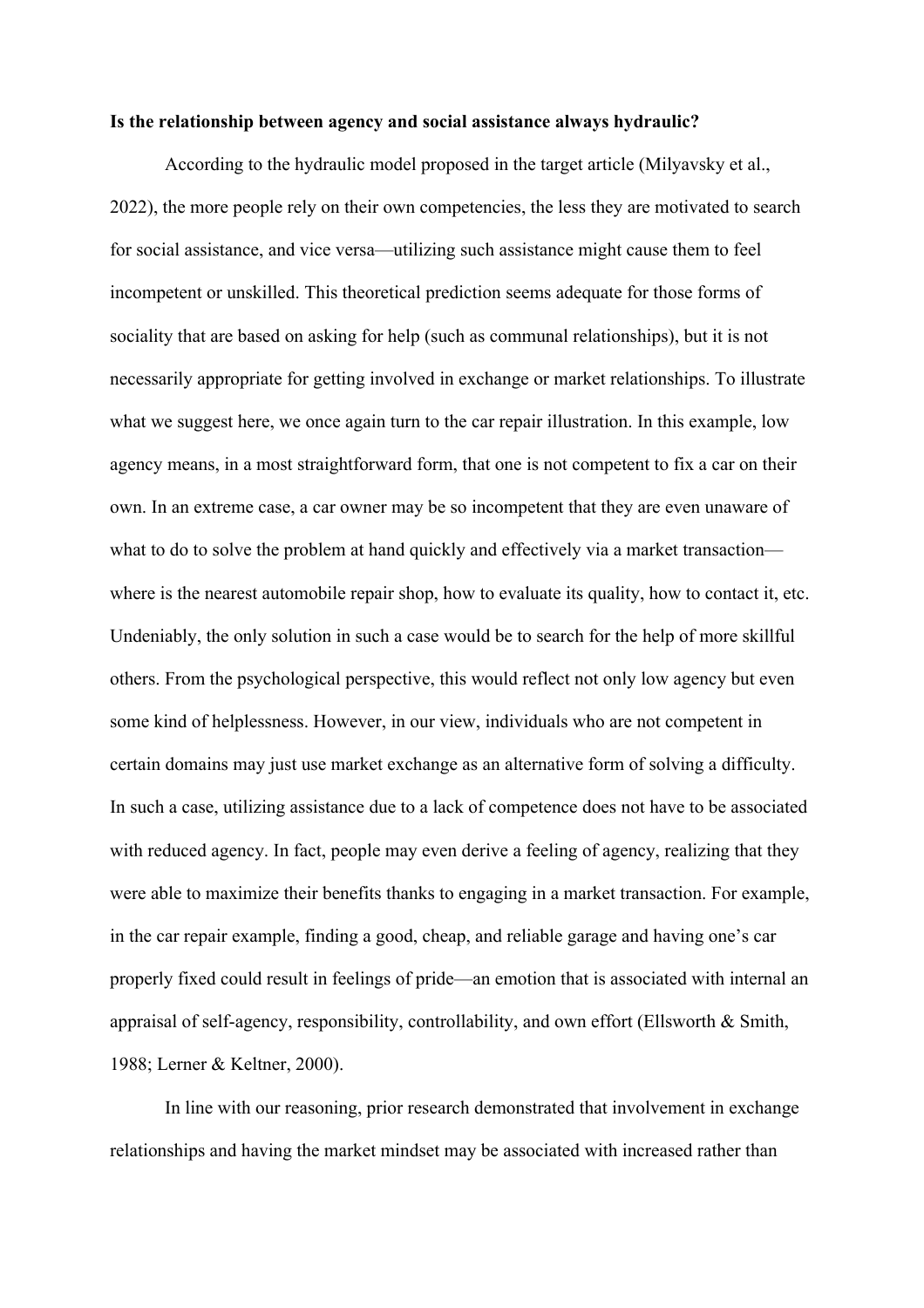decreased agency. First, such a conclusion might be derived from research investigating the psychological consequences of money—a prototype of market relationships and a prominent market-mode cue (Fiske, 1992; Gasiorowska et al., 2016; Vohs et al., 2006). When people are primed with money, they become more agentic and self-sufficient (Gasiorowska et al., 2016; Vohs et al., 2006), and they demonstrate higher levels of self-esteem, sense of control, and self-efficacy (Gasiorowska et al., 2018; Mukherjee et al., 2013). Second, Abele and Brack (2013) found that people value agentic traits of others in exchange relationships to a higher extent than they do in communal relationships. Third, in a series of our experiments, we demonstrated that people exposed to market relationships experience a boosted sense of personal control, which is an important aspect of agency (Gasiorowska & Zaleskiewicz, 2021). Finally, being in market mode seems to be associated not only with high levels of agency, but also with a strong motivation to protect the feeling of being agentic. When people need help from others to have their needs satisfied, but at the same time highly value their own agency, they might deny the significance of help they received. Wang and Krumhubner (2016) demonstrated that money cues lead to objectification, to the denial of others' agency, and the tendency to construe social relationships based on the instrumental value of others. When reminded of money, people might be even eager to socialize with others, but only when socializing is seen as functional and utilitarian (Vohs et al., 2012), and, therefore, useful for one's feeling of agency. Taken together, these findings suggest that engaging in some relationships (exchange or market relationships in this case) and using market-based forms of assistance do not have to be associated with reduced agency.

As noted by Milyavski et al. (2022), agentic individuals may feel so strong and selfsufficient that they feel reluctant to search for some forms of social support (asking for noncontingent help), even if such behavior would be in many cases very adaptive (Vohs et al., 2006). The feeling of agency should not, however, restrain them from using more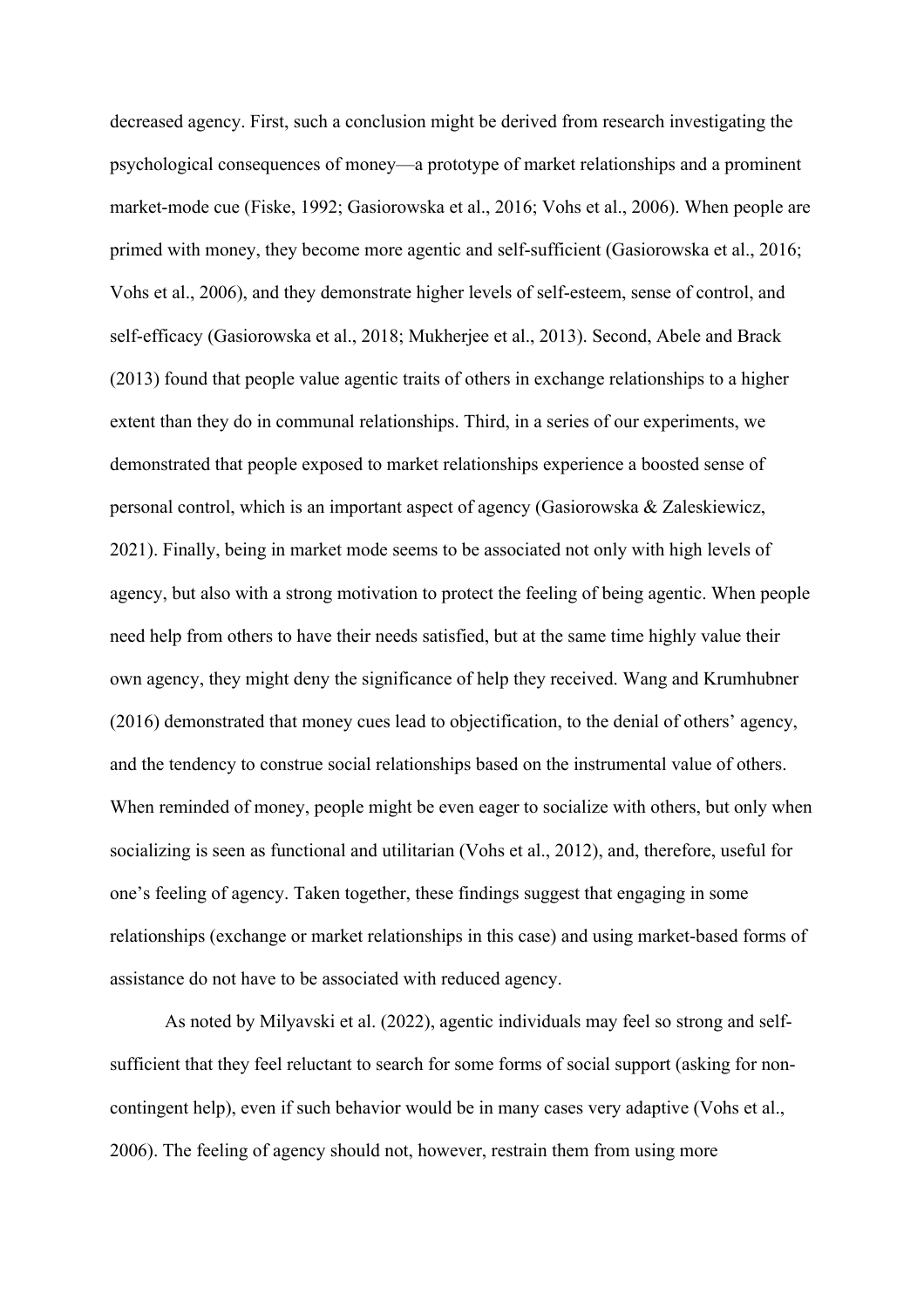instrumental forms of social assistance, such as exchange or transaction. This implies that agency should be seen as something opposite to some forms of "social means" but, at the same time, something that makes people open to other forms of "social means". High agency or motivation to sustain its high level may restrain people from the search for some forms of social support (e.g., help from others), but at the same time motivate them to use other forms of social assistance (e.g., exchange or market transaction) (Gasiorowska & Zaleskiewicz, 2021). Hence, we propose that forms of social assistance such as market transactions can even increase, not decrease one's agency.

To summarize, we propose that the spectrum of possibilities people can use to attain their goals transgresses the narrow distinction between agency and turning to others for help, and that the association between agency and assistance does not have to be hydraulic in nature, as proposed in the target article. Non-contingent help of others can be an effective way of attaining one's goals, especially when close others are available, eager, and able to provide an aid. We agree with Milyavsky and colleagues (2022) in that asking for and receiving help might be associated with reduced agency. However, we also propose that when someone feels incompetent or lacks necessary knowledge, or just does not want to act independently, other social means such as market or private exchange—without detrimental effects on agency might also be used. Interestingly, being involved in market exchange does not have to be related to decreased agency, and in many cases, people must be agentic enough to know how to use the exchange effectively.

Finally, Milyavsky and others (2022) suggest that, over the course of their development, people become more agentic due to achieving more resources, knowledge, and skills, implying that maturity is associated with less dependence on social assistance. We generally agree with that but, in addition, believe that in becoming adult and more agentic, people also learn how to use their resources to effectively deal with life's difficulties and to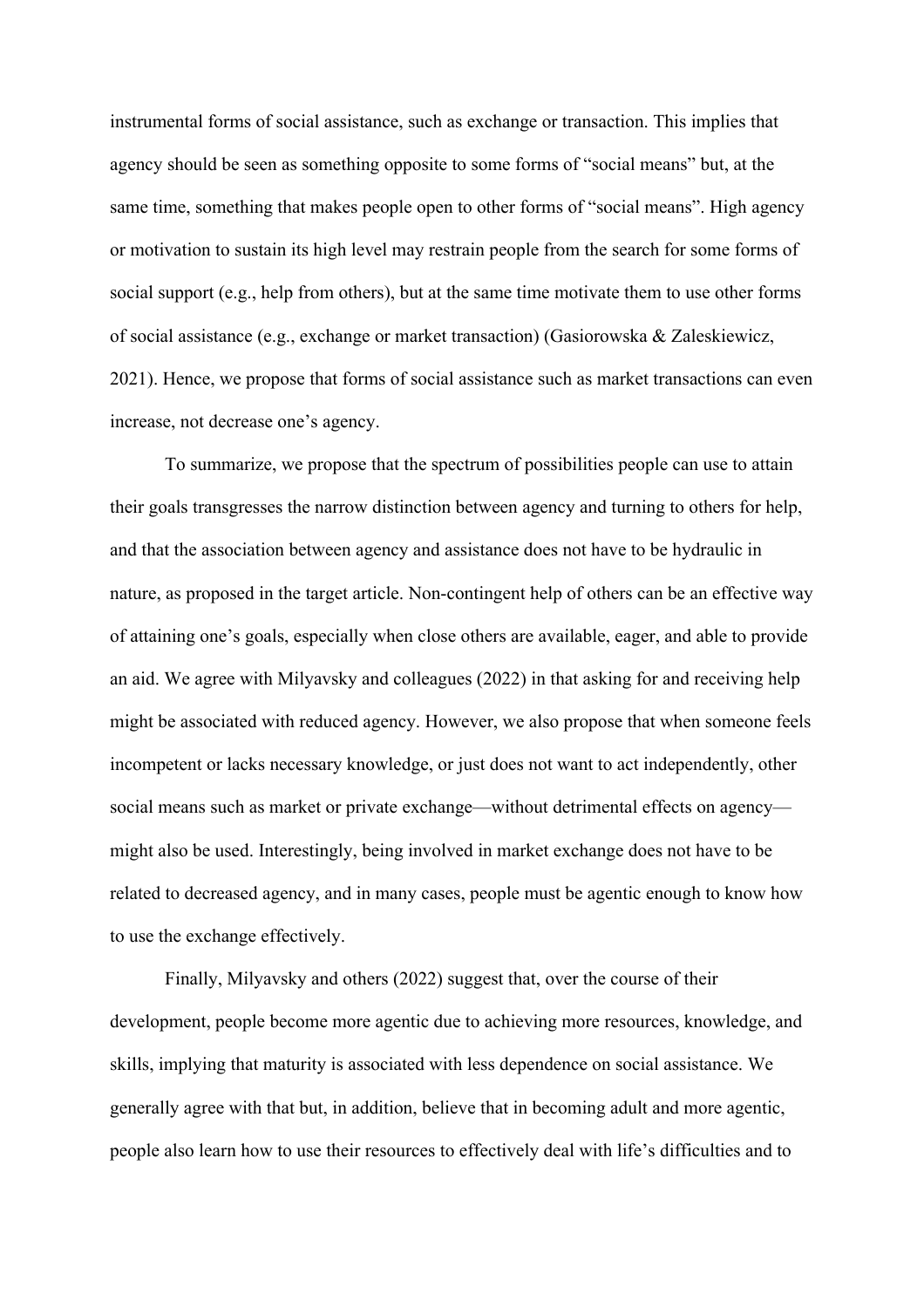attain important goals. In other words, they gain experience showing that non-contingent help and market exchange are two distinct forms of assistance that might be useful when individual skills are insufficient, and they learn how to choose a proper social means that would benefit them the most in a specific situation.

# **Acknowledgments**

This work was supported by the National Science Centre in Poland under grant number 2016/21/B/HS6/01188.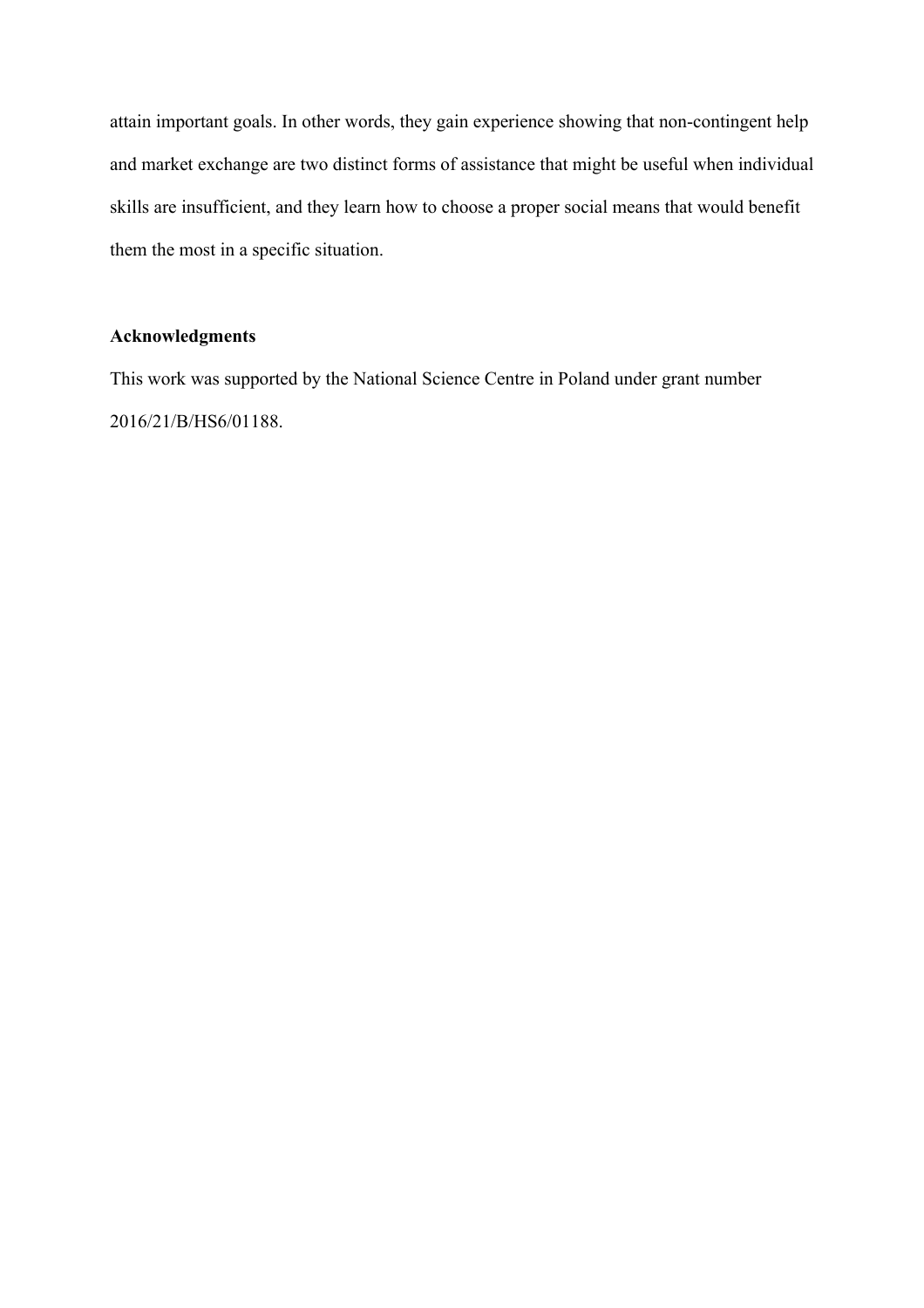## **References**

- Clark, M. S., & Aragón, O. R. (2013). Communal (and other) relationships: History, theory development, recent findings, and future directions. In J. A. Simpson & L. Campbell (Eds.), *The Oxford handbook of close relationships* (pp. 255-280). Oxford University Press.
- Clark, M. S., & Mills, J. (1993). The difference between communal and exchange relationships: What it is and is not. *Personality and Social Psychology Bulletin*, *19*(6), 684-691. https://doi.org/10.1177/0146167293196003
- Clark, M. S., & Mills, J. R. (2012). A Theory of Communal (and Exchange) Relationships. In *Handbook of Theories of Social Psychology: Volume 2* (Vol. 1-2, pp. 232-250). SAGE Publications Ltd. https://doi.org/10.4135/9781446249222
- Clark, M. S., Oullette, R., Powell, M. C., & Milberg, S. (1987). Recipient's mood, relationship type, and helping. *Journal of Personality and Social Psychology*, *53*(1), 94-103. https://doi.org/10.1037/0022-3514.53.1.94
- Ellsworth, P. C., & Smith, C. A. (1988). From appraisal to emotion: Differences among unpleasant feelings. *Motivation and Emotion*, *12*(3), 271-302. https://doi.org/10.1007/BF00993115
- Fiske, A. P. (1991). *Structures of social life: The four elementary forms of human relations: Communal sharing, authority ranking, equality matching, market pricing*. Free Press.
- Fiske, A. P. (1992). The four elementary forms of sociality: Framework for a unified theory of social relations. *Psychological Review*, *99*(4), 689-723. https://doi.org/10.1037/0033-295X.99.4.689
- Fiske, A. P. (2004). Four Modes of Constituting Relationships: Consubstantial Assimilation; Space, Magnitude, Time, and Force; Concrete Procedures; Abstract Symbolism. In N.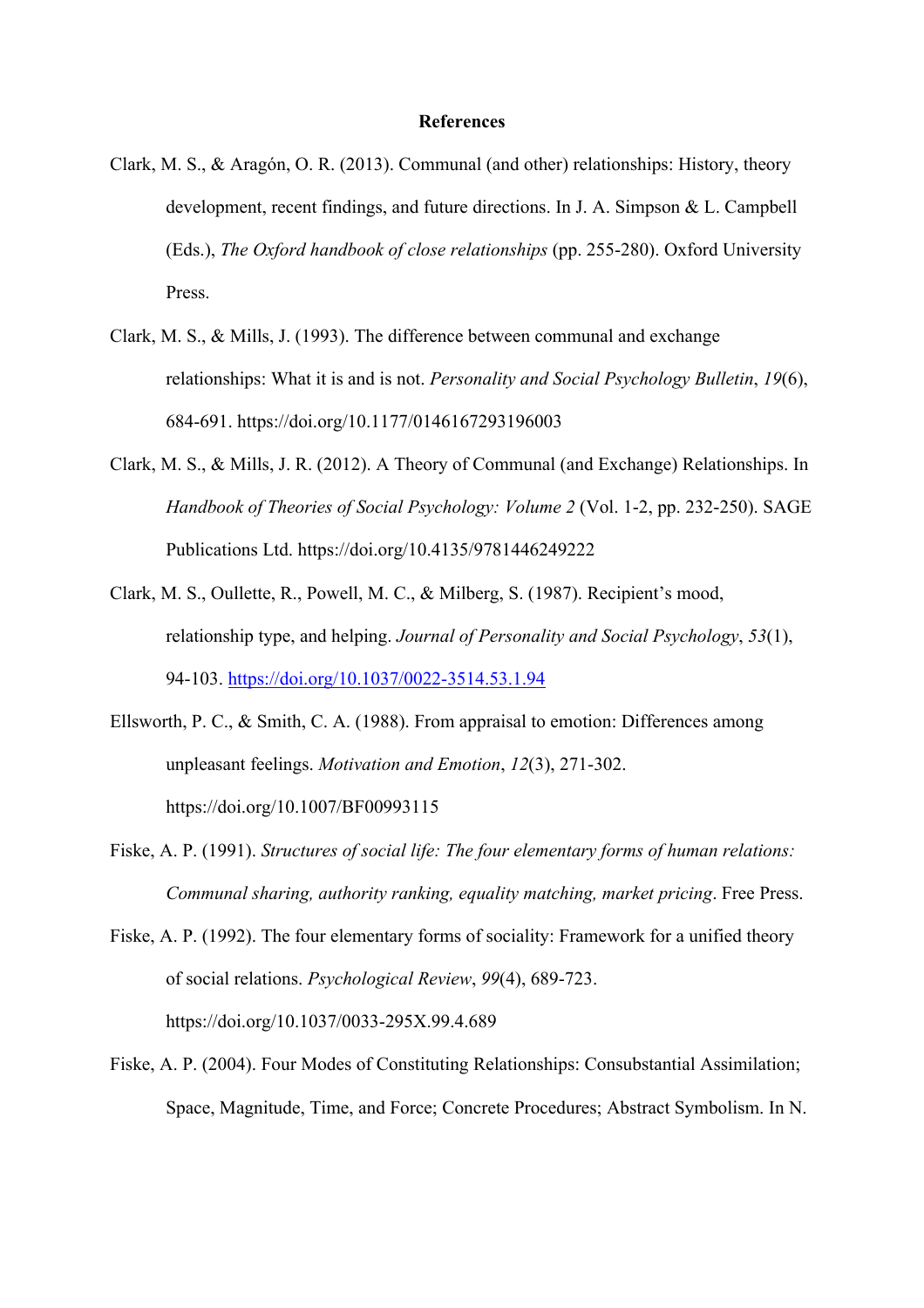Haslam (Ed.), *Relational models theory: A contemporary overview* (pp. 61-146). Lawrence Erlbaum Associates Publishers.

- Fiske, A. P., Seibt, B., & Schubert, T. (2019). The sudden devotion emotion: kama muta and the cultural practices whose function is to evoke tt. *Emotion Review*, *11*(1), 74-86. https://doi.org/10.1177/1754073917723167
- Gasiorowska, A., Chaplin, L. N., Zaleskiewicz, T., Wygrab, S., & Vohs, K. D. (2016). Money cues increase agency and decrease prosociality among children: early signs of marketmode behaviors. *Psychological Science*, *27*(3), 331-344. https://doi.org/10.1177/0956797615620378
- Gasiorowska, A., & Zaleskiewicz, T. (2021). Trading in search of structure: Market relationships as a compensatory control tool. *Journal of Personality and Social Psychology*, *120*(2), 300-334. https://doi.org/10.1037/pspi0000246
- Gasiorowska, A., Zaleskiewicz, T., & Kesebir, P. (2018). Money as an existential anxiety buffer: Exposure to money prevents mortality reminders from leading to increased death thoughts. *Journal of Experimental Social Psychology*, *79*, 394-409. https://doi.org/10.1016/j.jesp.2018.09.004
- Jiang, Y., Chen, Z., & Wyer, R. S. (2014). Impact of money on emotional expression. *Journal of Experimental Social Psychology*, *55*, 228-233. https://doi.org/10.1016/j.jesp.2014.07.013
- Lerner, J. S., & Keltner, D. (2000). Beyond valence: Toward a model of emotion-specific influences on judgement and choice. *Cognition & Emotion*, *14*(4), 473-493. https://doi.org/10.1080/026999300402763
- McGraw, A. P., & Tetlock, P. E. (2005). Taboo trade-offs, relational framing, and the acceptability of exchanges. *Journal of Consumer Psychology*, *15*(1), 2-15. https://doi.org/10.1207/s15327663jcp1501\_2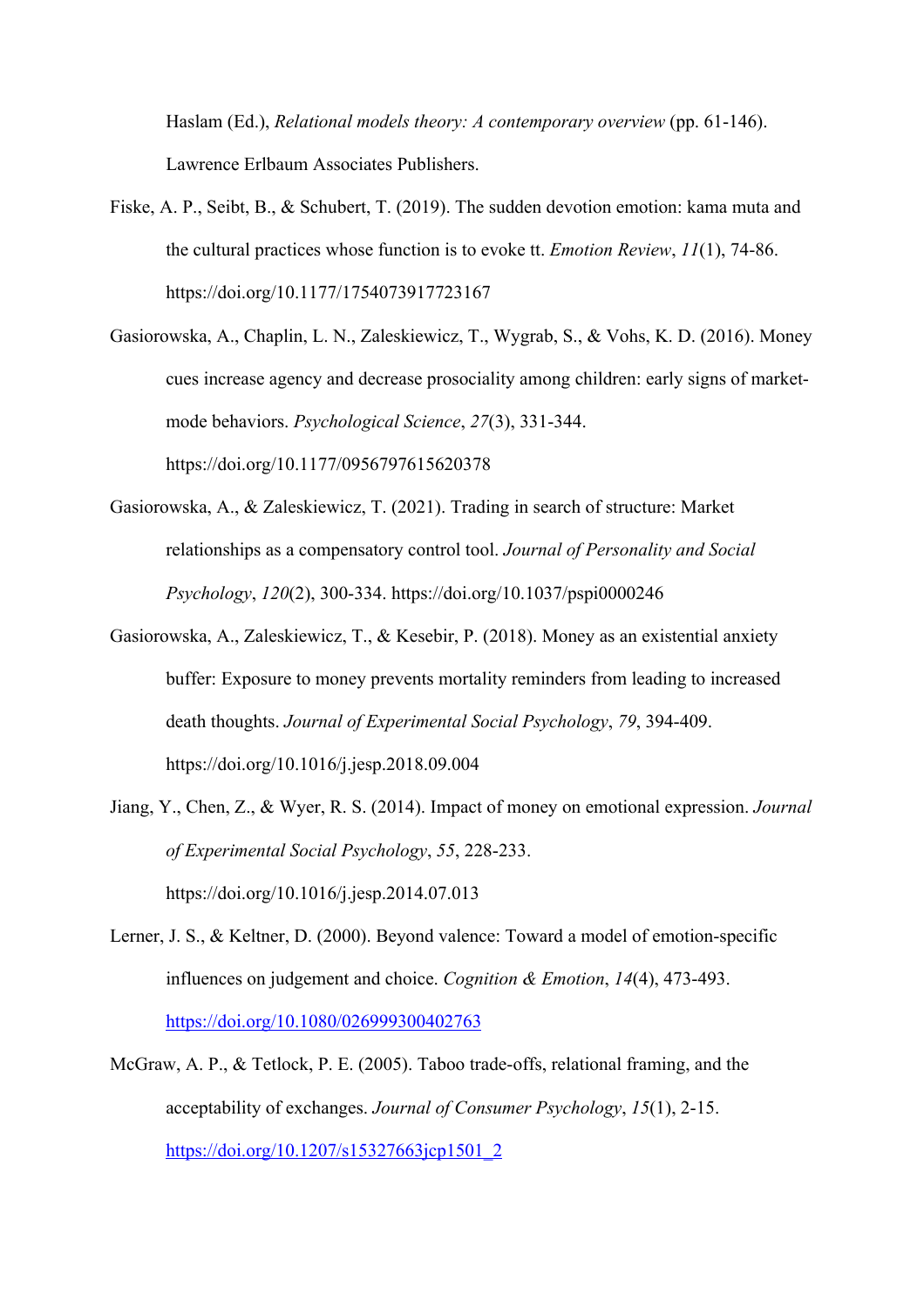- Mead, N. L., & Stuppy, A. (2014). Two Sides of the Same Coin: Money Can Promote and Hinder Interpersonal Processes. In E. Bijleveld & H. Aarts (Eds.), *The Psychological Science of Money* (pp. 243-262). Springer New York. https://doi.org/10.1007/978-1- 4939-0959-9\_11
- Milyavsky, M., Kruglanski, A. W., Gelfand, M., Chernikova, M., Ellenberg, M., & Pierro, A. (2022). People Who Need People (and Some Who Think They Don't): On Compensatory Personal and Social Means of Goal Pursuit. *Psychological Inquiry*. https://doi.org/10.31234/osf.io/huyb4
- Molinsky, A. L., Grant, A. M., & Margolis, J. D. (2012). The bedside manner of homo economicus: How and why priming an economic schema reduces compassion. *Organizational Behavior and Human Decision Processes*, *119*(1), 27-37. https://doi.org/10.1016/j.obhdp.2012.05.001
- Mukherjee, S., Manjaly, J. A., & Nargundkar, M. (2013). Money makes you reveal more: Consequences of monetary cues on preferential disclosure of personal information. *Frontiers in Psychology*, *4*. https://doi.org/10.3389/fpsyg.2013.00839
- Persky, J. (1995). Retrospectives: the ethology of homo economicus. *Journal of Economic Perspectives*, *9*(2), 221-231. https://doi.org/10.1257/jep.9.2.221
- Rai, T. S., & Fiske, A. P. (2011). Moral psychology is relationship regulation: Moral motives for unity, hierarchy, equality, and proportionality. *Psychological Review*, *118*(1), 57- 75. https://doi.org/10.1037/a0021867
- Vohs, K. D. (2015). Money priming can change people's thoughts, feelings, motivations, and behaviors: An update on 10 years of experiments. *Journal of Experimental Psychology: General*, *144*(4), e86-e93. https://doi.org/10.1037/xge0000091
- Vohs, K. D., Mead, N. L., & Goode, M. R. (2006). The psychological consequences of money. *Science*, *314*(5802), 1154-1156. https://doi.org/10.1126/science.1132491